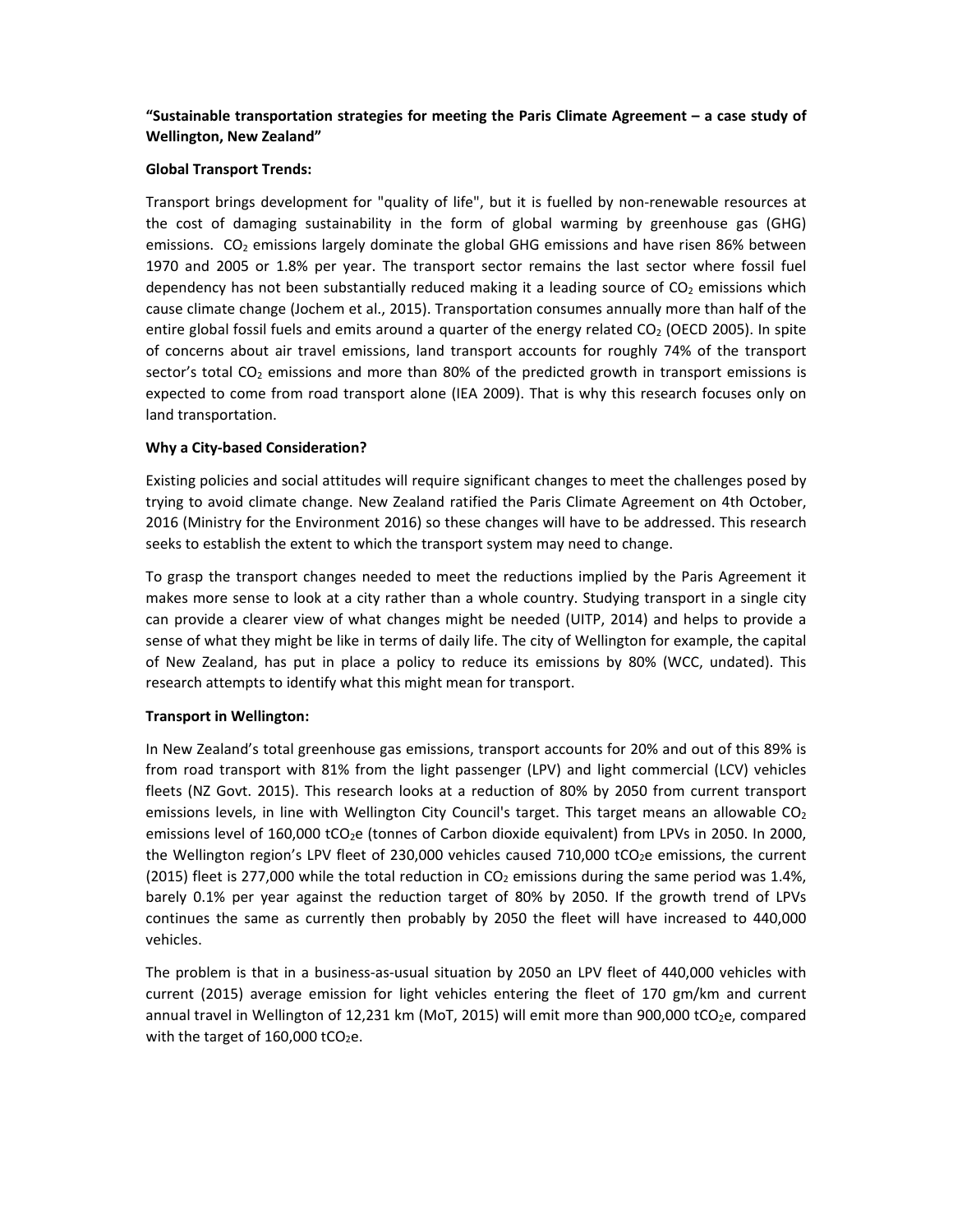### **The emissions limit**

The question is how can these emissions be reduced and what might this mean for current patterns both of vehicle ownership and of use? The key point is that given the expected future fleet size and current annual travel distance, the emissions limit for individual cars will have to fall from the current 170 gm/km to no more than 30 gm/km to meet the emissions target.



**Figure 1: Wellington region demographic and fleet overview in terms of annual percentage increases since 2001** 

## **What is technically possible?**

### Better petrol cars?

One approach is improvements to the fuel efficiency of the conventional engine and drive train. The average CO<sub>2</sub> emission of light vehicles entering the fleet in New Zealand (MoT, 2016: p55) shows gradual improvement over time with a reduction in  $CO<sub>2</sub>$  emissions from 225 gm/km in 2005 to less than 170 gm/km in 2015. If this trend continues average fleet emissions could fall to less than 100 gm/km by 2050. It is worth noting that 100 gm/km is nowhere near the limit of technology for conventional engines, Volkswagen has already marketed a diesel electric hybrid two‐seater that gets 110 km/litre and has emissions of 21 gm/km (VW, undated). Such performance will not represent the fleet average in 2050 although cars with emissions below 100 gm/km are already available in New Zealand and are relatively inexpensive (data from AA Motoring, 2016)

Even if technical efficiencies can achieve a fossil fuelled fleet average emission of 90 gm/km by 2050 then the estimated future LPV fleet of 440,000 vehicles will need to be limited to travel not more than 10 km per day each in order to stay within the targeted  $CO<sub>2</sub>$  emissions limit of 160,000 tCO<sub>2</sub>e. This allowable per day range of 10 km is less than half of the current daily median urban travel distance of 22 km per day (EECA 2015). The growing wealth of the region, meaning there is more money to spend, makes it likely to be difficult to reduce car ownership.

What all this suggests is that possible technical improvements to conventional petrol fuelled vehicles are unlikely to be able to make the required difference to emissions without very large changes in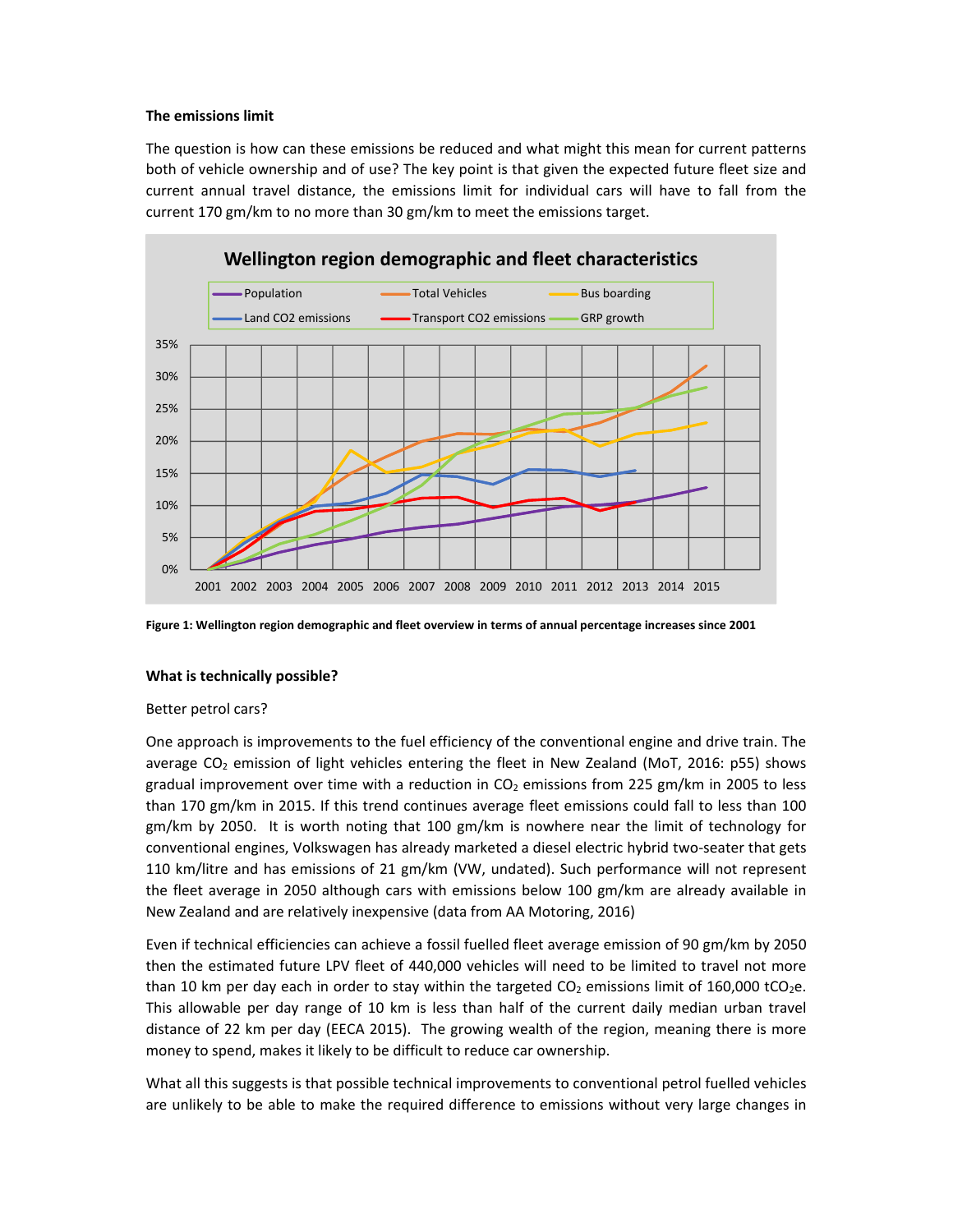private car use requiring quite radical pressure from government, such as the need to use petrol rationing to control travel distance.

#### Electric cars?

Although often seen as the answer for sustainable transport, electric vehicles (EVs) are quoted as having a typical CO<sub>2</sub> emissions level of 50 gm/km (Manjunath and Gross, 2017, Jochem et al., 2015). This is nearly twice the 30 gm/km limit but could allow a greater daily travel distance, giving an incentive to shift from conventional to electrified cars. The strategy of electrified vehicles is relevant in Wellington and overall in New Zealand because the high proportion of renewable electricity generation in the NZ grid makes electric vehicles a low-carbon option (Miller & Mason, 2017) although a recent report suggests that the emissions from operation of EVs in New Zealand are the same as elsewhere at 50 gm/km (EECA 2015, Fig 10: 47).

#### **Can we change our behaviour?**

### Non‐motorised transport modes:

Behavioural shifting from private vehicles to non‐motorised transport, i.e. cycling and walking, could be helpful in  $CO<sub>2</sub>$  emissions control. In the Netherlands, with 47% of trips by non-motorised transport, cycling plays a significant role up to a distance of 7.5 km and walking up to 2.5 km (Michel Beuthe et al., 2007). In New Zealand 30% of car trips are less than 2 km, a distance which can be easily covered by walking, the cheapest as well as healthiest way of travel (NZTA, 2016) as it is recommended for health that people should walk 10,000 steps a day, a distance of 8 km (NHS Choices, 2014). For short distances the fastest way to travel is cycling, which combines low cost travel with good exercise. The recommendation for moderate exercise is 8 km of bicycling (Gotschi & Mills, 2008, 29).

These non-motorised modes can potentially replace up to 50% of the current car traffic load as almost half of car trips are less than 6 km (NZTA 2011). This would then mean that car travel would fall within the 10km per day limit to meet the emissions target. The European Cyclists Federation  $(2011: 10)$  found that the  $CO<sub>2</sub>$  emissions of both pedal powered and electrically-assisted bicycles were similar due to the food eaten by the pedal cyclist, and electric bicycles would be beneficial given the many hills of Wellington.

#### Public Transport: Buses

Wellington is the New Zealand city which has the largest percentage of commuters using public transport. Approximately 25% of commuters in the Wellington region use public transport, compared with 4% of commuters to the Auckland metropolis from surrounding districts and 1% of people travelling to work in Christchurch from surrounding districts (Goodyear and Ralphs, 2009, 1).

Bus travel in Wellington since 2000 has increased by around 14% or around 1% per year. In spite of this increase in bus travel the  $CO<sub>2</sub>$  emissions per passenger-km have fallen from 54 gm/passengerkm in 2000 to 41 gm/passenger-km in 2015. It is assumed that bus usage will be able to increase at slightly more than the current rate up to 2050 with increased bus occupancy meaning little or no additional overall emissions, meaning that the average emissions will be 23 gm/passenger‐km.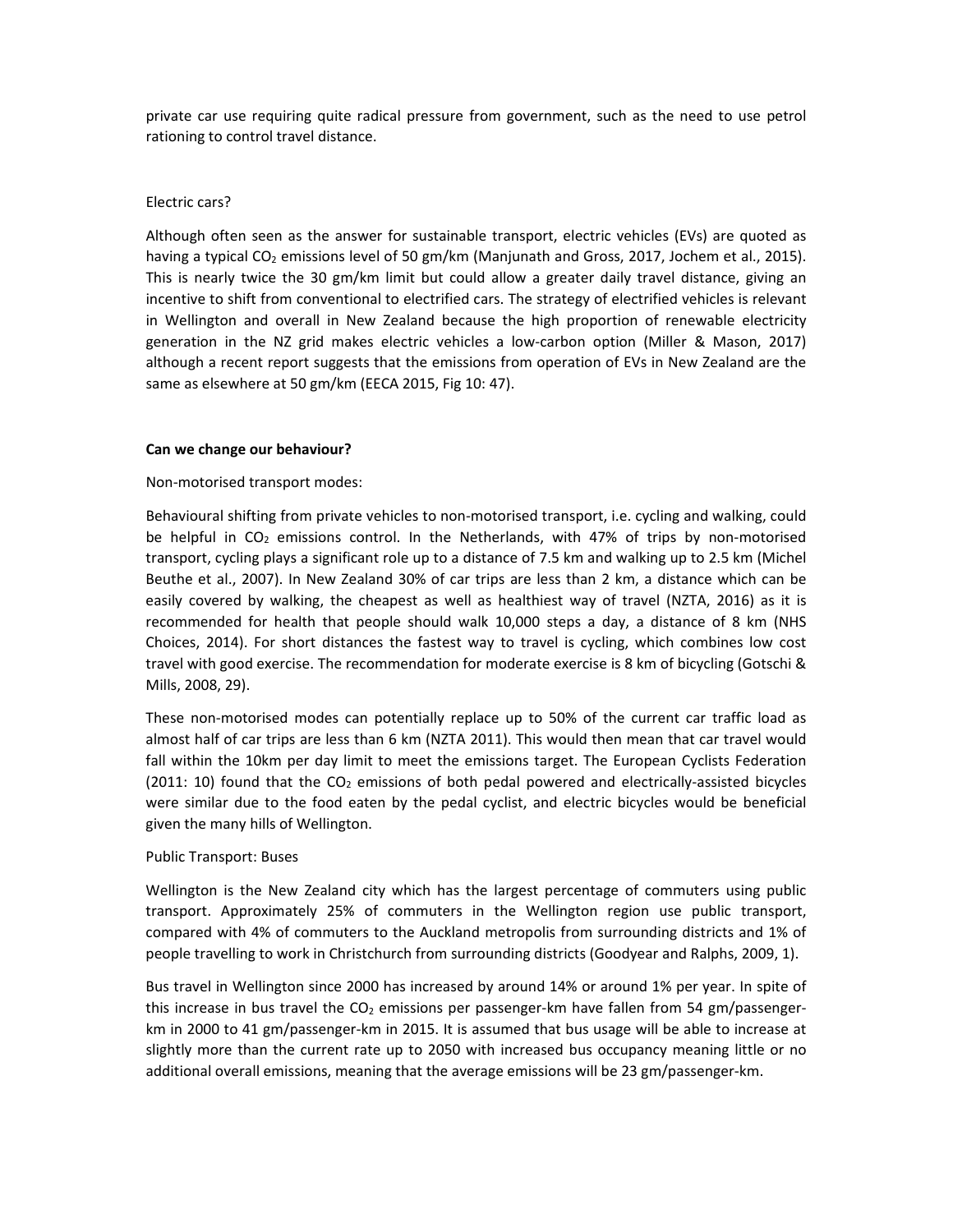Public transport: Trains

Between 2000 and 2015 train boarding has increased by 10% whereas the decrease in train‐related CO2 emissions over the same period is 1.7% (URS Report 2014). The figures for 2000 and 2015 show figures of 52 gm/pass-km and 38 gm/pass-km respectively for Wellington's mostly electric trains. Assuming an increase roughly in line with the current trend by 2050 increased train ridership will give a per head emissions contribution of 22 gm/pass‐km.



**Figure 2: Actual and preferred travel mode share of Wellington region.** 

The importance of changing motivation:

It is important to motivate individuals to use public transport, especially among the younger age group. The percentage of 13‐17 and 18‐29 year olds who currently do not use public transport is 41% and 57% respectively (MoT 2016 figure 37 page 51). Driving licence records in NZ show that the highest proportion of learner licence holders is 16-18 year olds and about a quarter of 18 and 19 year olds have a restricted licence. If the minimum age limit for a driving licence were increased by 2 to 3 years in order to shift them to public transport this could reduce the load on private vehicle travel distance. Additional motivation will be required to increase public transport use for 'personal business/shopping' (the largest travel category) and 'social purpose' travel from the current shares of 14% and 12% respectively (MoT 2016).

## **Summary**

Partly because of ever-increasing growth in population it seems clear that technology will not be enough to maintain the existing level of transport provision. We will have to travel less by car, whether petrol or electric, if we are to avoid climate change. However, a combination of driving less distance combined with a lot more walking and cycling (either pedal or electrically assisted), increased use of the existing public transport system, more efficient cars, electric cars and more car sharing could be sufficient to achieve the targeted  $250,000$  tCO<sub>2</sub>e emissions from land transportation.

The bottom line of this study is that we are dealing with a long run problem and now is the time to think of what structure should be adopted for Wellington's transport at the earliest possible time since this structure will determine energy and emissions intensities for many years to come. The